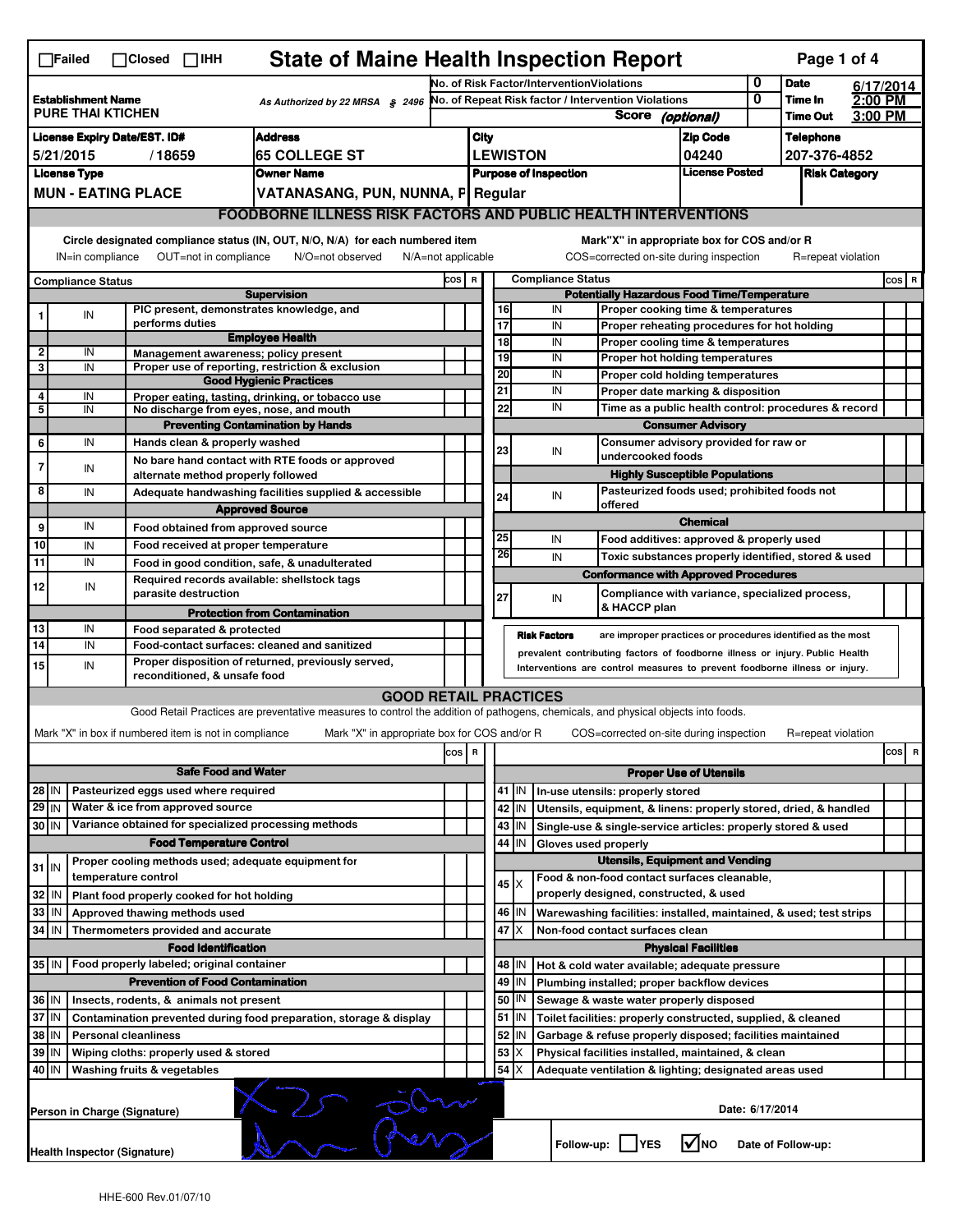|                                                       | Page 2 of 4                            |  |                                        |                   |                          |                                  |  |  |  |  |
|-------------------------------------------------------|----------------------------------------|--|----------------------------------------|-------------------|--------------------------|----------------------------------|--|--|--|--|
| <b>Establishment Name</b><br><b>PURE THAI KTICHEN</b> |                                        |  | As Authorized by 22 MRSA § 2496        | 6/17/2014<br>Date |                          |                                  |  |  |  |  |
| License Expiry Date/EST. ID#<br>5/21/2015<br>/18659   | <b>Address</b><br><b>65 COLLEGE ST</b> |  | City / State<br><b>LEWISTON</b><br>/ME |                   | <b>Zip Code</b><br>04240 | <b>Telephone</b><br>207-376-4852 |  |  |  |  |
| <b>Temperature Observations</b>                       |                                        |  |                                        |                   |                          |                                  |  |  |  |  |
| Location                                              | <b>Temperature</b>                     |  |                                        |                   |                          |                                  |  |  |  |  |
| sandwich bar                                          | 40                                     |  |                                        |                   |                          |                                  |  |  |  |  |
| cooler                                                | 40                                     |  |                                        |                   |                          |                                  |  |  |  |  |
| hot water                                             | 110 plus                               |  |                                        |                   |                          |                                  |  |  |  |  |
| raw chicken                                           | 41                                     |  |                                        |                   |                          |                                  |  |  |  |  |



**Date: 6/17/2014**

HHE-601(a)Rev.01/07/10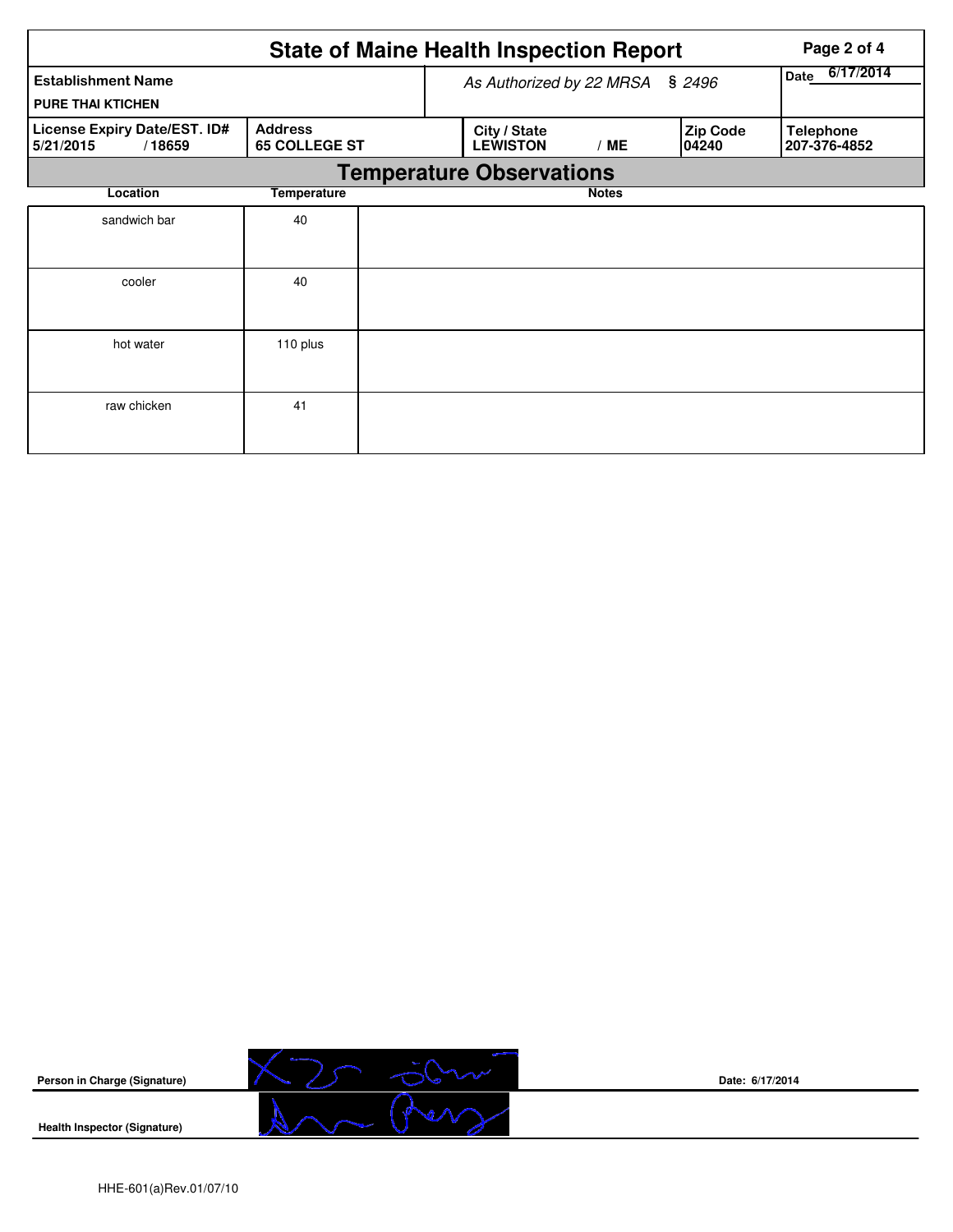|                                                                                                                                                    | Page 3 of 4                                                                |                                 |           |                          |  |  |  |  |  |
|----------------------------------------------------------------------------------------------------------------------------------------------------|----------------------------------------------------------------------------|---------------------------------|-----------|--------------------------|--|--|--|--|--|
| <b>Establishment Name</b>                                                                                                                          | 6/17/2014<br>Date                                                          |                                 |           |                          |  |  |  |  |  |
| <b>PURE THAI KTICHEN</b>                                                                                                                           |                                                                            |                                 |           |                          |  |  |  |  |  |
| License Expiry Date/EST. ID#<br>5/21/2015<br>/18659                                                                                                | <b>Address</b><br><b>65 COLLEGE ST</b>                                     | City / State<br><b>LEWISTON</b> | <b>ME</b> | <b>Zip Code</b><br>04240 |  |  |  |  |  |
| <b>Observations and Corrective Actions</b>                                                                                                         |                                                                            |                                 |           |                          |  |  |  |  |  |
| Violations cited in this report must be corrected within the time frames below, or as stated in sections<br>8-405.11 and 8-406.11 of the Food Code |                                                                            |                                 |           |                          |  |  |  |  |  |
| 45: 4-501.11: N: Equipment in disrepair.                                                                                                           |                                                                            |                                 |           |                          |  |  |  |  |  |
| INSPECTOR NOTES: replace bad door seals on sandwich bar                                                                                            |                                                                            |                                 |           |                          |  |  |  |  |  |
| 45: 4-501.12: N: Cutting surfaces not easily cleanable.                                                                                            |                                                                            |                                 |           |                          |  |  |  |  |  |
| <b>INSPECTOR NOTES: discard wood cutting board</b>                                                                                                 |                                                                            |                                 |           |                          |  |  |  |  |  |
|                                                                                                                                                    | 47: 4-601.11.(B): C: Food contact surfaces of cooking equipment not clean. |                                 |           |                          |  |  |  |  |  |
| INSPECTOR NOTES: clean cooking equipment                                                                                                           |                                                                            |                                 |           |                          |  |  |  |  |  |
| 53: 6-501.12: N: The physical facilities are not clean.                                                                                            |                                                                            |                                 |           |                          |  |  |  |  |  |
|                                                                                                                                                    | <b>INSPECTOR NOTES: clean floors and all shelving</b>                      |                                 |           |                          |  |  |  |  |  |
| 54: 6-501.14.(A): N: Ventilation not clean.                                                                                                        |                                                                            |                                 |           |                          |  |  |  |  |  |
| INSPECTOR NOTES: Clean range hood system and fire suppressant system                                                                               |                                                                            |                                 |           |                          |  |  |  |  |  |



**Date: 6/17/2014**